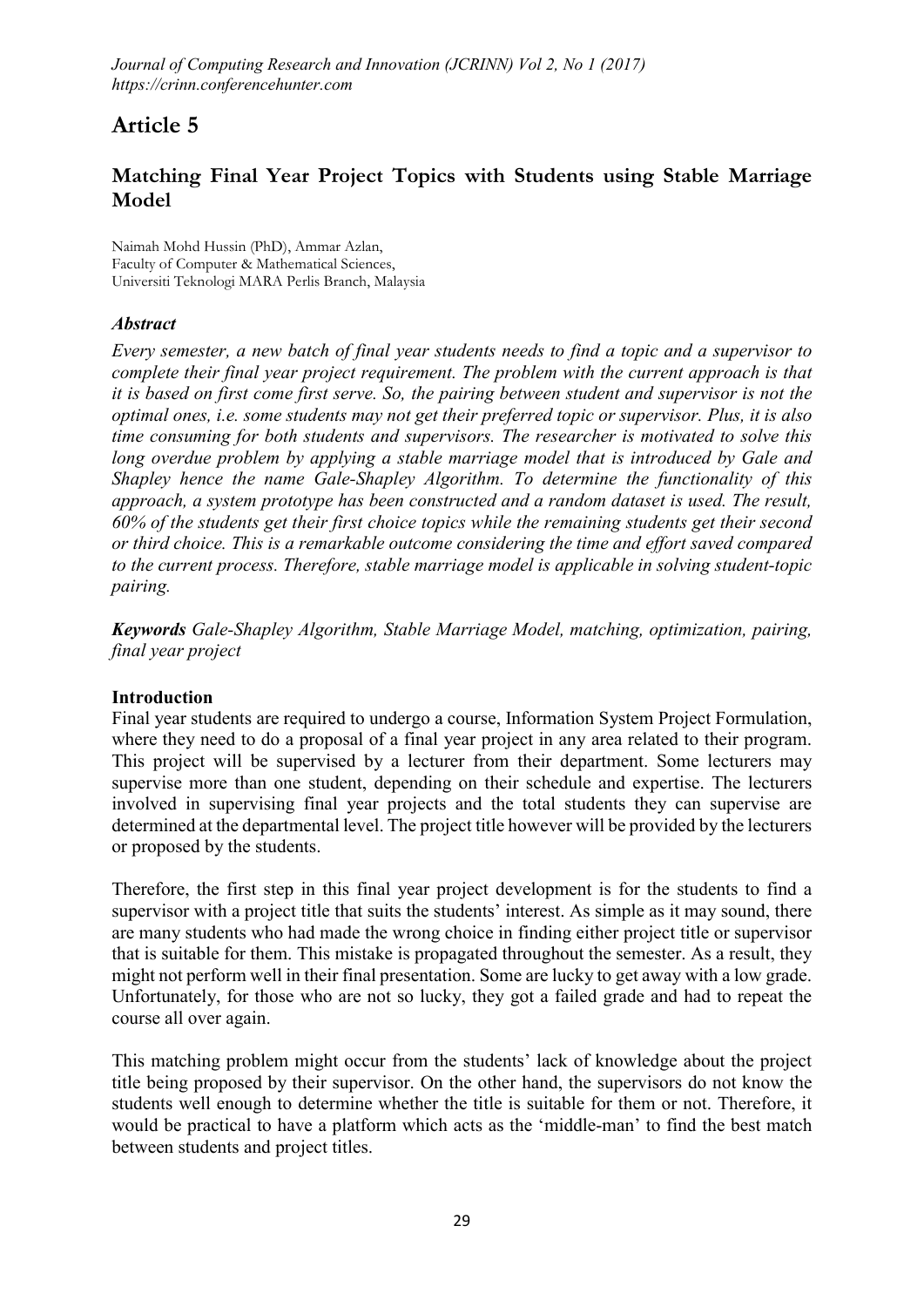The algorithm that is used in performing this matching is Gale-Shapley's algorithm. This algorithm has been implemented in many areas such as to assign medical students to hospitals based on the preferences of students over hospitals and vice versa. It is implemented in many countries with different names. To name a few, it is known as NRMP in the US (Gusfeld and Irving, 1989), CaRMS in Canada and SPA in Scotland (Irving, 1998). Another application is reported by Teo et al (2001), which assigns students to secondary schools in Singapore. Since all of the problems are solved by using this algorithm, then it is a good hypothesis that the problem of matching students and project titles will be solved too.

Finding a suitable supervisor and project title is essential for final year students in order to perform their best in their final year project. It would also be best if this matching could be done automatically with high resemblance to manual selection.

Unfortunately, until today, the matching between students and supervisors is still done manually. It is done where students would meet and ask supervisors about the project title. Students can choose the supervisor or the topic that they find interesting. The flaw in this system is that, the choosing is only done by students. Supervisors basically just accept the students based on first come first serve basis.

As a result, the quality of students' final year project will be fixed at the same level if no improvement is being done on this matching problem. The current matching approach is also time-consuming for both students and supervisors. These problems are believed can be solved by implementing Gale-Shapley algorithm.

This research studies the Gale-Shapley algorithm and determines if the algorithm can be implemented in matching problem with respect to project titles and students' interest in their final year project. This research focuses on the matching process and the quality of the solution produced.

## Literature Review

## Final Year Project in UiTM Perlis

Final year project is a project which every final year students have to carry out for two semesters. Currently no application has been implemented to manage the project. This includes from the beginning phase of the final year project, which is finding the suitable supervisor, to the last phase which is preserving the finished project. This project will concentrate on the first phase which is finding the best match between final year students and the project titles.

The perfect match between students and project titles is essential in order to optimize the performance of both parties. Students will produce better project if the project they are working on is suited with their interest and ability. On the other hand, supervisors would give a better guide to the students if the area of project is within their expertise.

#### Stable Marriage Model

Stable matching problems were first studied by Gale and Shapley (1962). In a stable marriage problem there are two finite sets of participants: the set of men (M) and the set of women (W). In the Gale-Shapley model, the preference lists of the participants are required to be completed, and no one is to be declared as unacceptable. A matching is just a one-to-one mapping between the two sexes such that a man *m* is mapped to a woman *w* if and only if *w* is mapped to *m*, and *m* and *w* are acceptable to each other" (Teo et al, 2001).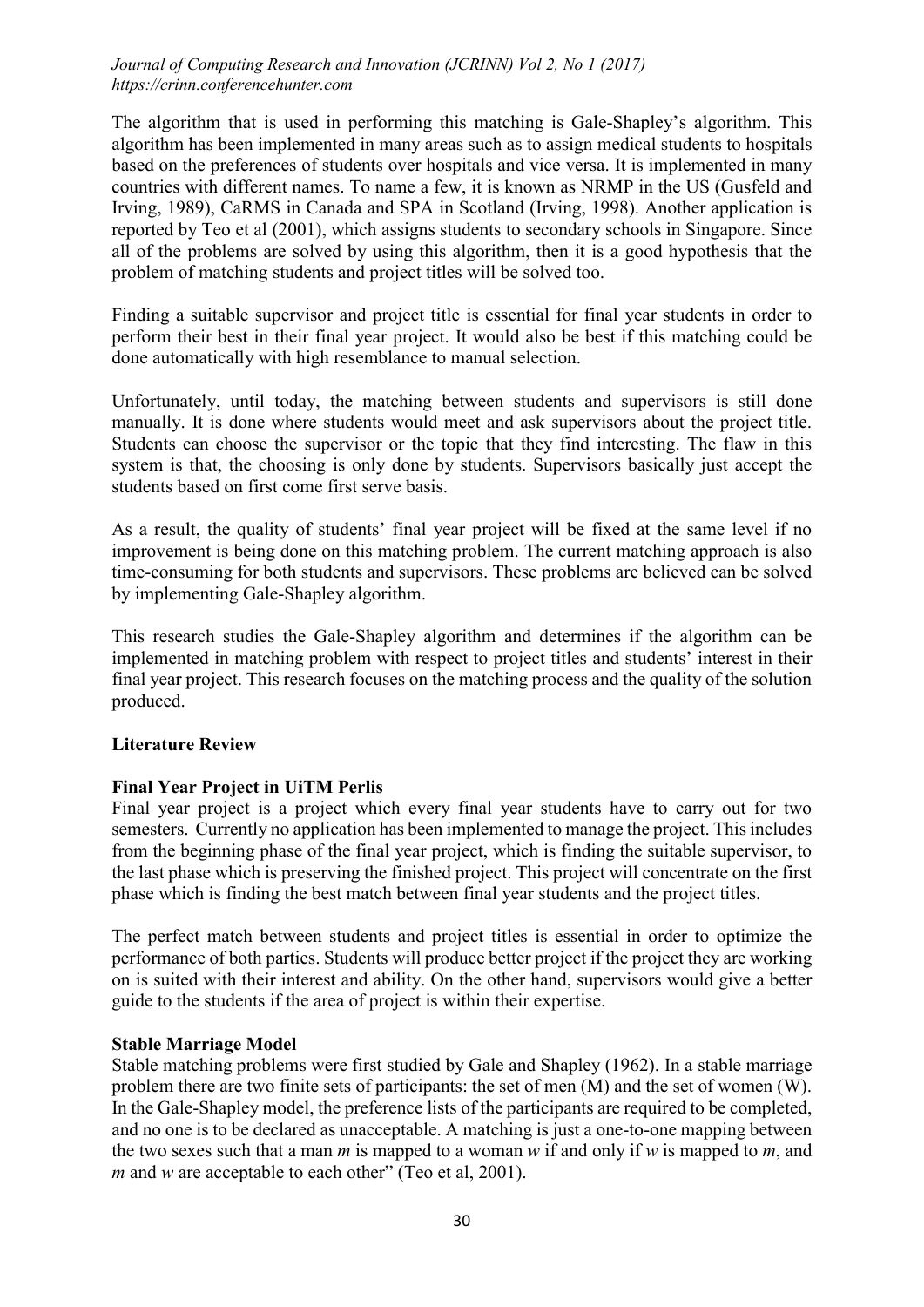The stable marriage model consists of two sides of conditions to be fulfilled which are the male side and the female side. The matching process will go through a number of recurrences until the most optimal match is found. There are also conditional and nested conditional statements exist within the recurrences. The first conditional statement matches a man with a free woman. The second one matches a man with an engaged woman if she prefers the man over his fiancé. This decision is done with a nested conditional statement within the second conditional statement. This whole process is shown in Figure 1.

The structure of this model has proven that there is close similarity between stable marriage problem and final year project problem. With a few modifications on the algorithm, it is possible to implement stable marriage model in finding the best match between students and topics in the final year project. In final year project case, the male and female part is represented by students and topics respectively.

```
functionstableMatching
{
   Initialize all meM and weW to free
whilefree man m who still has a woman w to propose to
\left\{\begin{array}{ccc} \end{array}\right\} w = m's highest ranked such woman
if w is free
            (m, w) become engaged
else some pair (m', w) already exists
if w prefers m to m'
               (m, w) become engaged
               m' becomes free
else
               (m', w) remain engaged
    }
}
```
Figure 1: Gale-Shapley Stable Marriage algorithm

#### Application of Stable Marriage Model

Gale-Shapley Stable Marriage Problem algorithm is a well-known approach in solving matching problem. Many researchers have done studies where the algorithm is applied to other areas. Dean et al (2006) said that before becoming a doctor, a medical school graduate in the United States is required to complete a residency program at a hospital. The medical field has turned to a centralized marketplace, called the National Residency Matching Program (NRMP) since 1950s to help this marketplace. The program basically works by final-year medical students and hospitals each submit preferences over possible matches. Then, an algorithm determines which match is the most desirable. The system is considered as successful if the generated matches are stable. Computing a stable matching is a classic problem in economics and computer science. It can be solved in polynomial time by the deferred acceptance algorithm of Gale and Shapley.

Furthermore, there is also a case where the stable marriage problem is put into practice in hospital-residents problem. According to Unsworth and Prosser (2005), both the stable marriage problem and hospital-residents problem are stable marriage problems. They consist of two sets of objects that need to be matched to each other. In stable marriage problem, men need to be paired to women meanwhile in hospital-residents problem, residents need to be assigned to hospitals. Each set of objects expresses a weighted preference in the form of a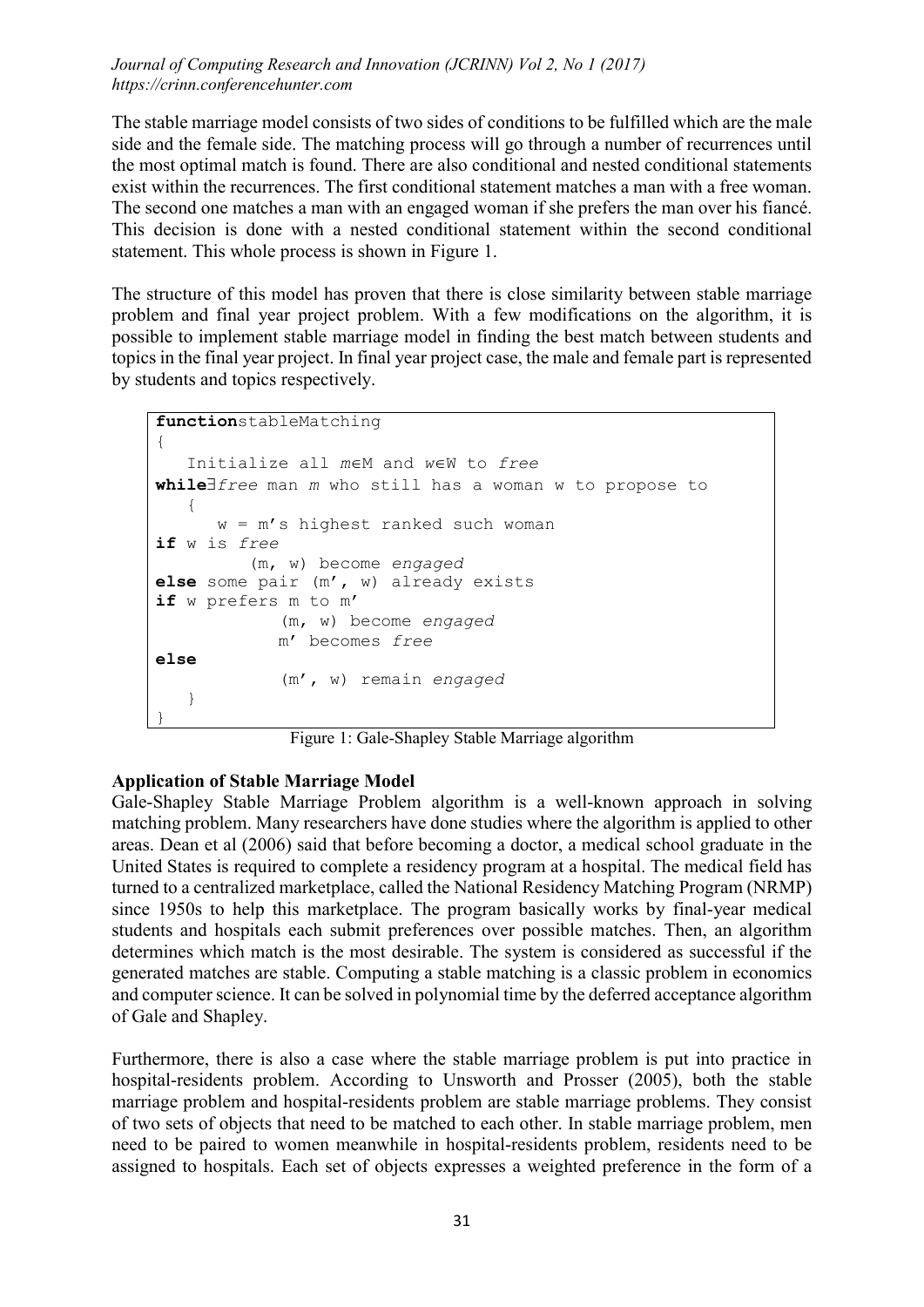preference list for the objects in the opposite set. The problem is then to find a matching of one set to the other set which is stable.

This shows that stable marriage problem is a very flexible algorithm and has been used in solving problems in many areas. All the researches and implementation of stable marriage problem in other fields have proven to come up with satisfying results. It is believed that it can also be implemented in final year project and more importantly, it will produce good results. This could be further induced by a statement in an article entitled Geometric Stable Roommates as follows: "*The Stable Marriage problem is a true multidisciplinary problem: it is well-studied in economics, computer science, and combinatory. The problem and its numerous extensions continue to receive considerable attention, both from the theoretical point of view and for realworld applications*" (Arkin et al, 2009).

## **Construction**

The system is implemented as a web-based application since it is necessary for the system to be accessible by all final year project students and supervisors. The process flow for the system is as shown in Figure 3.1 and is self-explanatory.

- 1. Login (as administrator, student or supervisor)
- 2. Registration (student and supervisor)
- 3. If (supervisor)
	- a. Register topic(s)
	- b. For each topic, rank students who have chosen the topic
	- c. If (algorithm executed)
		- i. Retrieve matching results
- 4. If (student)
	- a. Rank topic(s) Note: 1 as the most preferable topic
	- b. If (algorithm executed)
		- i. Retrieve matching results
- 5. If (administrator)
	- a. Register all supervisors and students
	- b. If (supervisors and students have completed ranking)
		- i. Run algorithm to find matching
			- ii. Display matching results

6. End

## Results and Findings

Table 1 shows the dataset used in the testing. Students are represented by their last two digits of their student number. Each column indicates how each student rank the topics. For example, the entry in the first column and the first row (shown in bold) indicates student whose student number ends with 26 ranks topic with ID number 14 as the first rank.

Figure 2: Process Flow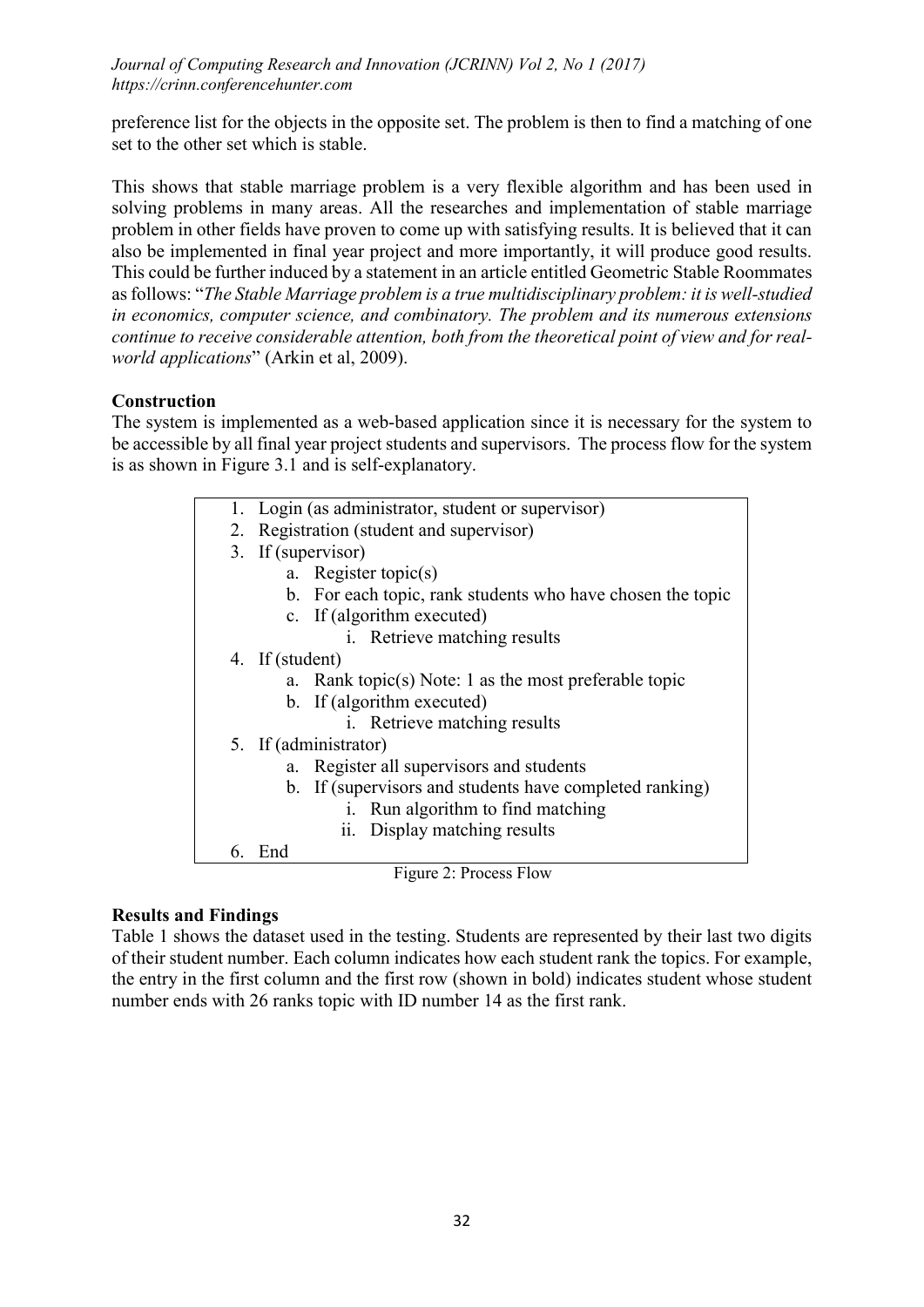|      |                | <b>Student</b> |    |    |                |    |                |    |    |                |                |  |  |  |  |
|------|----------------|----------------|----|----|----------------|----|----------------|----|----|----------------|----------------|--|--|--|--|
|      |                | 26             | 32 | 36 | 38             | 64 | 76             | 84 | 86 | 94             | 68             |  |  |  |  |
|      | 1              | 14             | 10 | 3  | 14             | 3  | 11             | 4  | 3  | 5              | 3              |  |  |  |  |
| Rank | $\overline{2}$ | $\overline{2}$ | 13 | 9  | 9              | 9  | 6              | 6  | 6  | 9              | $\overline{2}$ |  |  |  |  |
|      | 3              | 12             | 12 | 10 | 12             | 4  | 9              | 7  | 8  | 12             | 13             |  |  |  |  |
|      | 4              | 7              | 6  | 12 | 6              | 11 | 4              | 10 | 11 | 13             | 10             |  |  |  |  |
|      | 5              | 15             | 7  | 6  | 13             | 13 | 10             | 13 | 14 | 6              | 7              |  |  |  |  |
|      | 6              | 10             | 9  | 13 | 8              | 6  | $\overline{2}$ | 8  | 1  | 7              | 5              |  |  |  |  |
|      | 7              | 6              | 8  | 5  | $\overline{2}$ | 15 | 1              | 15 | 5  | 10             | 15             |  |  |  |  |
|      | 8              | 9              | 14 | 15 | 4              | 5  | 7              | 2  | 9  | 14             | 11             |  |  |  |  |
|      | 9              | 11             | 15 | 4  | 3              | 8  | 12             | 3  | 12 | 15             | 12             |  |  |  |  |
|      | 10             | 13             | 1  | 8  | 10             | 12 | 13             | 9  | 13 | $\overline{2}$ | 9              |  |  |  |  |

Table 1: Dataset – Students' ranking

The dataset for supervisors' preferences is also done in similar way. For example, in column 1, supervisor for topic 1 has ranked student with student number ends with 86 as the first rank. Referring to Table 1, it is clear that not all topics have the same number of students to be ranked. The more number of students for that topic shows that the topic is preferable among students. In this case, topic 9 and 13 are the most preferable topics because all students rank them. Topic 1 is the least preferable topic because only three students rank it.

|      |                | <b>Topic</b> |                |    |                |    |    |    |    |    |    |    |    |    |    |    |
|------|----------------|--------------|----------------|----|----------------|----|----|----|----|----|----|----|----|----|----|----|
|      |                | 1            | $\overline{2}$ | 3  | $\overline{4}$ | 5  | 6  | 7  | 8  | 9  | 10 | 11 | 12 | 13 | 14 | 15 |
| Rank | 1              | 86           | 38             | 38 | 38             | 64 | 76 | 68 | 38 | 32 | 84 | 76 | 26 | 84 | 38 | 64 |
|      | 2              | 76           | 94             | 36 | 84             | 86 | 94 | 32 | 84 | 84 | 32 | 86 | 86 | 32 | 86 | 68 |
|      | 3              | 32           | 84             | 64 | 36             | 68 | 86 | 84 | 36 | 86 | 38 | 64 | 76 | 26 | 32 | 32 |
|      | $\overline{4}$ |              | 26             | 86 | 64             | 94 | 64 | 26 | 86 | 64 | 76 | 26 | 36 | 86 | 26 | 84 |
|      | 5              |              | 76             | 84 | 76             | 36 | 26 | 76 | 64 | 26 | 94 | 68 | 32 | 94 | 94 | 26 |
|      | 6              |              | 68             | 68 |                |    | 32 | 94 | 32 | 94 | 68 |    | 38 | 38 |    | 36 |
|      | 7              |              |                |    |                |    | 38 |    |    | 36 | 36 |    | 64 | 36 |    | 94 |
|      | 8              |              |                |    |                |    | 84 |    |    | 38 | 26 |    | 94 | 76 |    | 32 |
|      | 9              |              |                |    |                |    | 36 |    |    | 68 |    |    | 68 | 68 |    |    |
|      | 10             |              |                |    |                |    |    |    |    | 76 |    |    |    | 64 |    |    |

Table 2: Dataset – Supervisors' ranking

The matching result of these two preferences is shown by listing all the topics and the matching students. Besides generating the matched list between students and topics, it also shows the rank of the topics that students get (See Figure 3)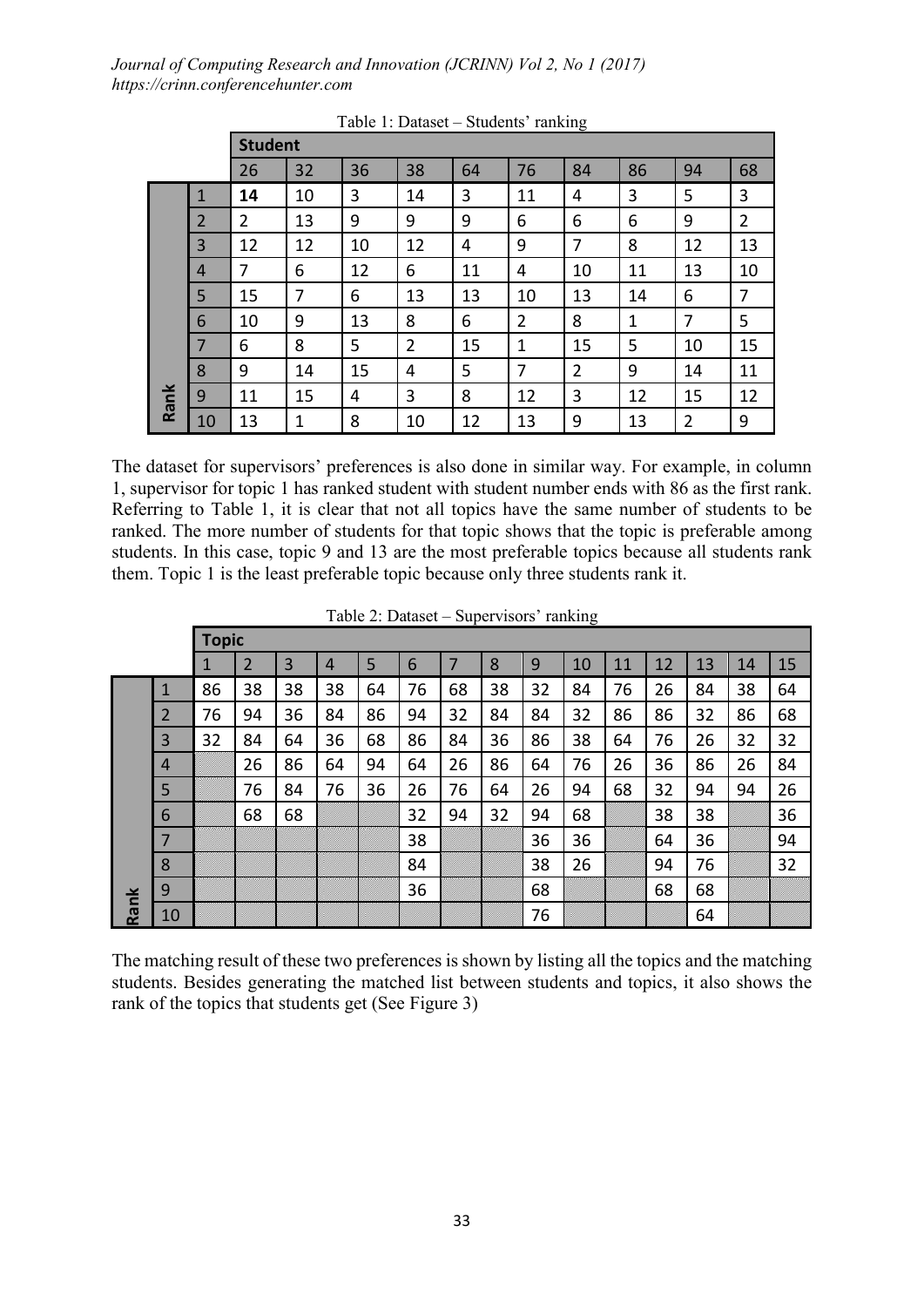|                                      | <b>Final Year Project Matching System</b>                                                                |                                                                              |                                     |                      |                         |
|--------------------------------------|----------------------------------------------------------------------------------------------------------|------------------------------------------------------------------------------|-------------------------------------|----------------------|-------------------------|
|                                      |                                                                                                          |                                                                              |                                     |                      |                         |
|                                      | Matching Result                                                                                          |                                                                              |                                     |                      |                         |
| No                                   | <b>Student</b>                                                                                           | <b>Topic</b>                                                                 | <b>Supervisor</b>                   | Rank                 |                         |
| $\mathbf{1}$                         |                                                                                                          | Measuring PALAPES UITM Perlis                                                |                                     |                      | <b>User Account</b>     |
|                                      | AHMAD HASYIM                                                                                             | Cadet Performance for Promotion                                              |                                     | 1                    | Welcome                 |
|                                      | <b>BIN CHE MANAN</b>                                                                                     | using Expert System                                                          | Tajul Rosli B Razak                 |                      | Administrator           |
| $\overline{2}$                       | Multimedia Development in<br>Accessing Basic Bahasa Melayu for<br>Preschool Students<br>ALIYAH BT ABIDIN |                                                                              | Jiwa Noris Hamid                    | $\mathbf{1}$         | Logout                  |
| 3                                    | <b>HAIZUM BINTI</b><br><b>HASAN</b>                                                                      | Prototype of School Community<br>Portal Using Ajax Based Portal<br>Framework | Azmi Abu Seman                      | 1                    | Menu                    |
| 4                                    | <b>INSYIRAH BINTI</b>                                                                                    | Feature Selection of Breast Cancer                                           |                                     | $\mathbf{1}$         | Home                    |
|                                      | <b>ZAHARI</b>                                                                                            | MicroArray Data                                                              | Umi Hanim Bt Mazlan                 |                      | <b>Student List</b>     |
| 5                                    |                                                                                                          | Managing Student Information                                                 |                                     | $\mathbf{1}$         | Supervisor List         |
|                                      | MOHD HAFEZ BIN<br><b>ZULKIFLI</b>                                                                        | System Using Data Warehouse<br>Architecture                                  | Noorfaizalfarid Bin Hj<br>Mohd Noor |                      | Matching Process        |
| 6                                    | NIK MOHD ZAKI<br><b>BIN NIK AB AZIZ</b>                                                                  | Determining Invigilatior Suitability<br>inInvigilation Placement System      | Jamal Bin Othman                    | 1                    | <b>TopicList</b>        |
| <b>NOOR</b><br>7<br>ASMALIYANA BINTI | Interactive Mathematical Learning                                                                        |                                                                              | 1                                   | Student Registration |                         |
|                                      | <b>AHMAD</b>                                                                                             | Courseware Using Mental<br>Arithmetic for Preschool Children                 | Siti Zulaiha Ahmad                  |                      | Supervisor Registration |
| 8                                    | NOOR IZZATI BINTI<br><b>JINON</b>                                                                        | An Assistive Multimedia Learning<br>Aid for Teaching Dyslexia Children       | Siti Zulaiha Ahmad                  | 1                    |                         |
| 9                                    | <b>NORHAFIZAH BINTI</b><br>RAMLEE                                                                        | Analog Clock Reading for Young<br>Learner in Independent                     | Nor Arzami B Othman                 | $\mathbf{1}$         |                         |

Figure 3: Matching result

Figure 4shows the pie chart that compares the number of students with the ranks of topic they get. The darkest section in the pie chart represents the number of students who get their first ranked topics. It can be concluded that the system satisfies more than half the students (60%).



Figure 4: Percentage of students for each rank

#### Conclusion and Recommendation

In this research, it is proven that stable marriage model can solve the problem in pairing students with final year topics. The system is able to find a match that satisfies 60% of first choice preference.

The actual system is recommended to be used by the Computer Science Department to manage their final year projects. However, the system needs to be improved in terms of its interface and user-friendliness. Secondly, user of the system will be more pleased if the system could be extended to enable the user to either accept or reject the title generated by the system. It will extend the timeline of the system but as with the current course registration used by UiTM, there is add and drop period where users can still alter the courses they have preregistered.